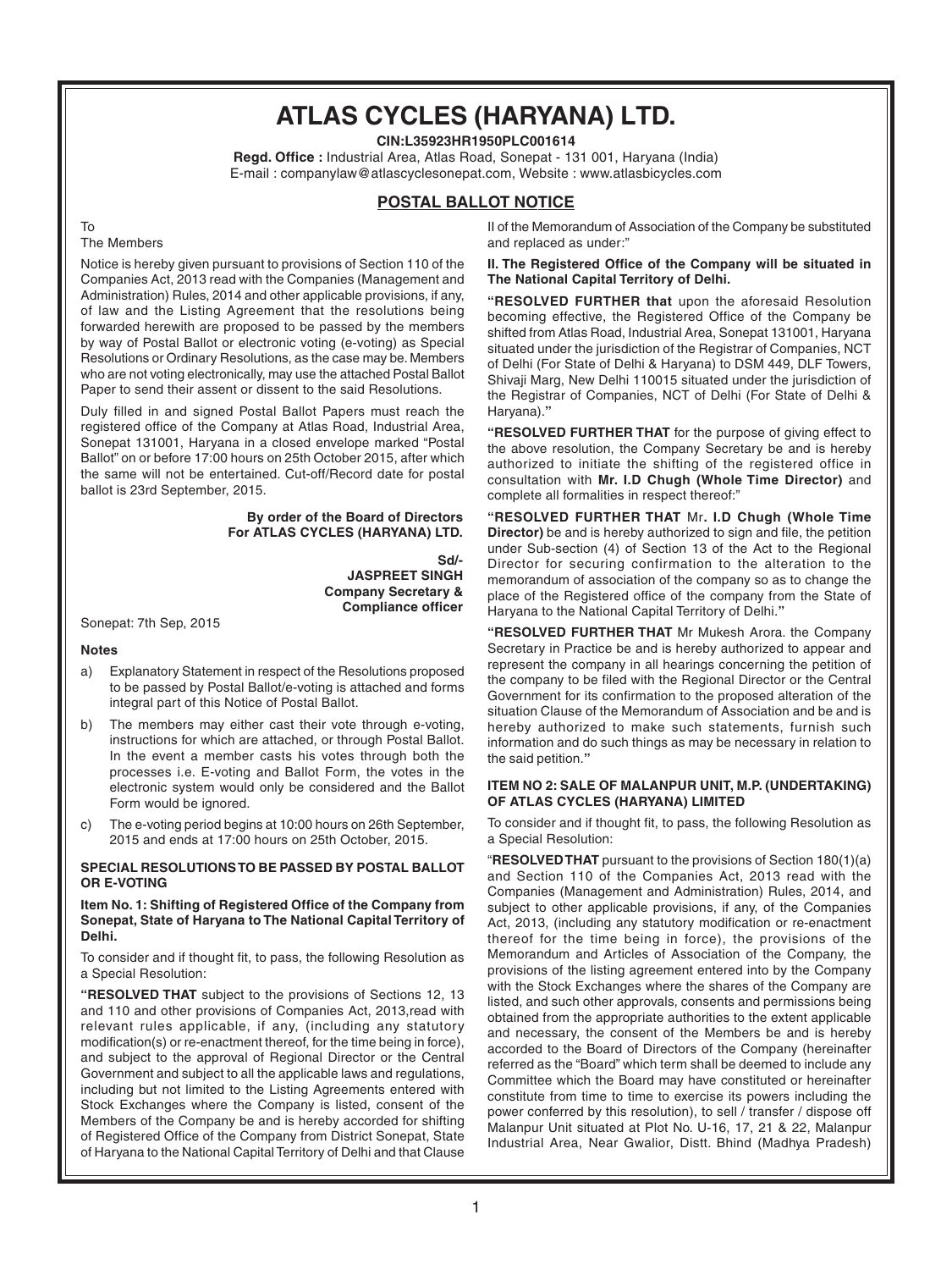("Undertaking"), together with all specified tangible and intangible assets, including land, personnel / employees, plant and machinery and other assets in relation to the Undertaking but excluding its brand name, as a going concern on an "as is where is" basis or in any other manner as the Board may deem fit in the interest of the Company,

**RESOLVED FURTHER THAT** the Board be and is hereby authorized and empowered to finalise and execute necessary documents including but not limited to definitive Agreements, deeds of assignment / conveyance and other ancillary documents, with effect from such date and in such manner as is decided by the Board to do all such other acts, deeds, matters and things as they may deem necessary and/or expedient to give effect to the above Resolution including without limitation, to settle any questions, difficulties or doubts that may arise in regard to sale and transfer of the Undertaking as they may in their absolute discretion deem fit.

**RESOLVED FURTHER THAT** the Board be and is hereby authorized to delegate all or any of the powers herein conferred, to any Committee of Directors or any one or more Directors of the Company with power to delegate to any Officers of the Company, with authorities as required, affixing the Common Seal of the Company on agreements/documents, arranging delivery and execution of contracts, deeds, agreements and instruments."

#### **By order of the Board of Directors For ATLAS CYCLES (HARYANA) LTD.**

**Sd/- JASPREET SINGH Company Secretary & Compliance officer**

Sonepat: 8th Sep, 2015

#### **EXPLANATORY STATEMENT IN RESPECT OF ITEMS OF POSTAL BALLOT**

#### **Item No. 1 Shifting of Registered Office of the Company from Sonepat, State of Haryana to The National Capital Territory of Delhi.**

The Company was incorporated under the provisions of Companies Act, 1956 in the erstwhile State of Haryana. **As per Clause II** of the Memorandum of Association, presently; the Registered Office of the Company is situated in the State of Haryana. and all records pertaining to the Company are under the charge of the Company Law Department which is housed at Sonepat (Haryana).

In view of the litigation initiated by the Management Committee of Sonepat Unit against the Company and as a consequence trust loss of the Board of Directors in the Management Committee of Sonepat Unit, the Board is of the view that shifting of registered office of the Company from Haryana to the National Capital Territory of Delhi will be beneficial for the following reason:-

- In view of the litigation initiated by the Management Committee of Sonepat Unit against the Company and the Directors, there is certain amount of trust deficit in the Management Committee of Sonepat Unit;
- II. The Company has presently two operational units of Sonepat and Sahibabad and the affairs of the Company can be coordinated better if the registered office of the Company is shifted to Delhi;
- III. The accessibility of records to both the operational units can be better if the registered office is shifted to a neutral location in Delhi which is not part of the any of the manufacturing units:

The shifting of Registered Office from Haryana to the National

Capital Territory of Delhi will enable the company to handle its business activities more efficiently and run its business more economically and conveniently. The shifting of the Registered Office as aforesaid is in the best interests of the company, its shareholders and all concerned. The proposed shifting will in no way be detrimental to the interest(s) of any member of the public, employees or other associates of the Company in any manner whatsoever..

In terms of the provisions of Section 12, 13,110 of the Companies Act 2013 read with Rule 20 and Rule 22 of Companies (Management and Administration) Rules 2014, shifting of the Registered Office from one State to another and alteration of Clause II of the Memorandum of Association requires the approval of Members by way of Special Resolution by Postal Ballot and further requires approval by Central Government.

The Board commends the Resolution as set out at Item No. 1 for approval of the members as Special Resolution

None of the Directors, Key Managerial Personnel of the Company and their relatives is concerned or interested, financially or otherwise, in the Resolution, except to the extent of their shareholding, if any, in the company.

#### **ITEM NO 2: SALE OF MALANPUR UNIT, M.P. (UNDERTAKING) OF ATLAS CYCLES (HARYANA) LIMITED**

Malanpur Unit of the Company was directed to be shut down vide Resolution dated 05.10.2014 whereby the Board also resolved that assets of Malanpur Unit be sold to liquidate its liability qua statutory dues and other liabilities. The Board considers it Prudent to sell off the land and building and plant and machinery of Malanpur factory, as the same is lying closed for almost a year. The Board is informed that the sale of land and building and plant and machinery of Malanpur factory shall constitute sale of "undertaking" in terms of Section 180 of the Companies Act, 2013 for which a special Resolution shall be required to be passed, as stipulated in the relevant provisions of the Act. Accordingly it is resolved as under:-

The Board of Directors of the Company, at its meeting held on 7th Sep., 2015 approved the Company to sell / dispose off its Malanpur Unit situated at Plot No. U-16, 17, 21 & 22, Malanpur Industrial Area, Near Gwalior, Distt. Bhind (Madhya Pradesh) ("Undertaking"), together with all specified tangible and intangible assets in relation to the Undertaking (excluding its brand name and the specific liabilities), on an "as is where is" basis or in any other manner as the Board may deem fit in the interest of the Company.

The sale of the said Undertaking will not have any impact on the Company's existing business.

In compliance with the applicable provisions of the Companies Act, 2013, Special Resolution as set out in the accompanying Notice is now being placed before the members for their approval. The Board commends the Resolution as set out at Item No. 1 for approval of the members as Special Resolution

None of the Directors, Key Managerial Personnel of the Company and their relatives is concerned or interested, financially or otherwise, in the Resolution, except to the extent of their shareholding, if any, in the company

> **By order of the Board of Directors For ATLAS CYCLES (HARYANA) LTD.**

> > **Sd/- JASPREET SINGH Company Secretary & Compliance officer**

Sonepat: 7th Sep, 2015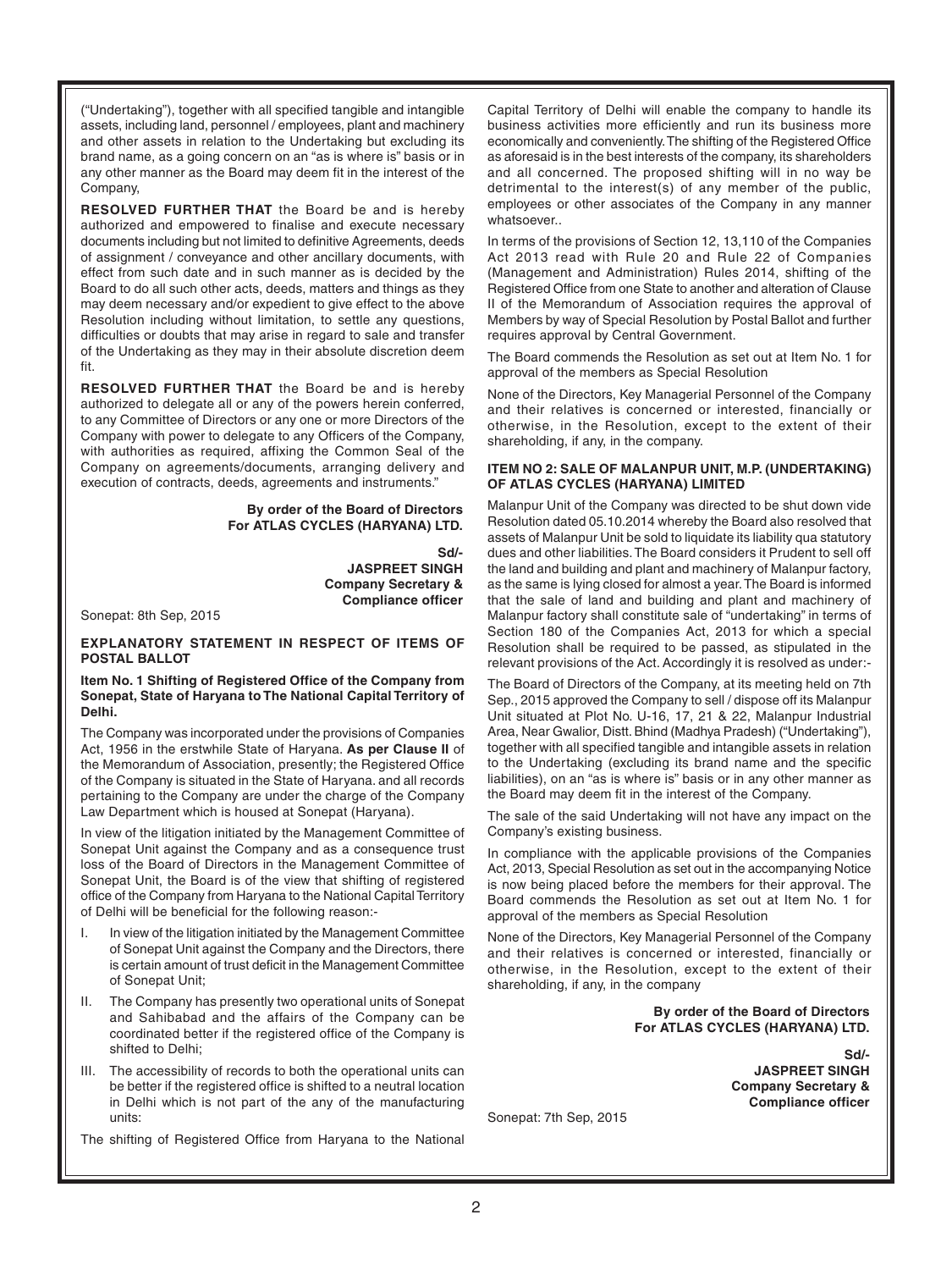# **ATLAS CYCLES (HARYANA) LTD.**

**CIN:L35923HR1950PLC001614**

**Regd. Office :** Industrial Area, Atlas Road, Sonepat - 131 001, Haryana (India) E-mail : companylaw@atlascyclesonepat.com, Website : www.atlasbicycles.com

### **POSTAL BALLOT PAPER**

| Name of the Company      | M/s Atlas Cycles (Haryana) Limited                   |  |
|--------------------------|------------------------------------------------------|--|
| <b>Registered Office</b> | Atlas Road, Industrial Area, Sonepat 131001, Haryana |  |
| CIN                      | L35923HR1950PLC001614                                |  |

- 1. Name of the First Named Shareholder :
- 2. Postal Address :
- 3. Registered Folio/DPID & Client ID No. :
- 4. Class of shares : Equity

I hereby exercise my vote in respect of Special Resolutions enumerated below by recording my assent or dissent to the said resolutions in the following manner: [Please Tick mark  $(\checkmark)$  appropriately]

| <b>Item</b><br>No. of<br><b>Notice</b> | <b>Description</b>                                                                                                         | No. of<br>equity<br>shares<br>held<br>by me | I/We<br>assent<br>to the<br>resolution<br>(For) | I/We<br>dissent<br>from the<br>resolution<br>(Against) |
|----------------------------------------|----------------------------------------------------------------------------------------------------------------------------|---------------------------------------------|-------------------------------------------------|--------------------------------------------------------|
| 1.                                     | Shifting of Registered Office of the Company from Sonepat,<br>State of Haryana to The National Capital Territory of Delhi. |                                             |                                                 |                                                        |
| 2.                                     | Sale of Malanpur Unit, M.P. (Undertaking) of<br>Atlas Cycles (Haryana) Limited                                             |                                             |                                                 |                                                        |

**Place:**

**Date:**

............................................ **Signature of Shareholder**

**NOTE:** Kindly read the instructions printed overleaf before filing the Ballot paper. Only correctly filled, signed and valid Ballot Paper shall be considered.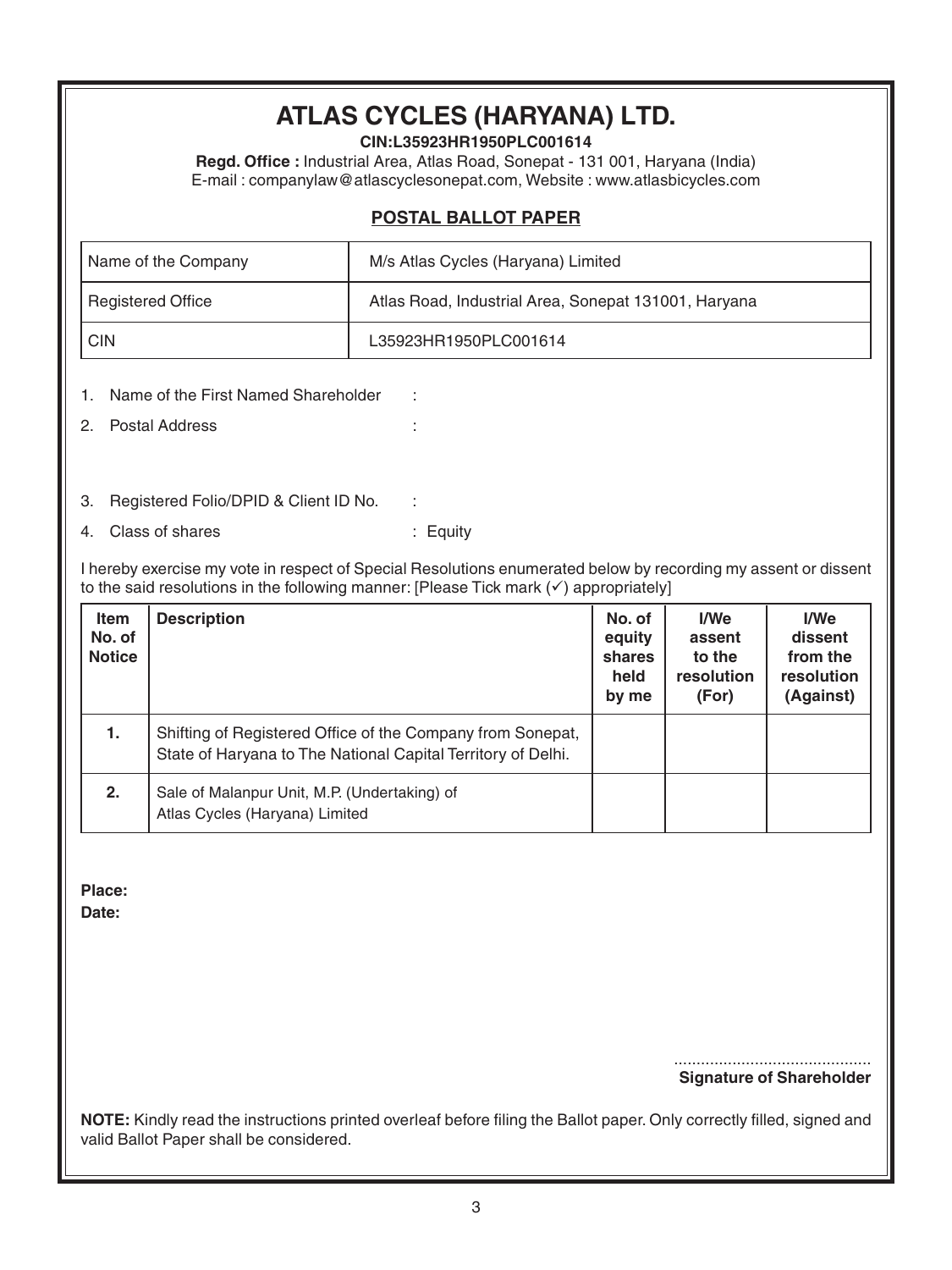#### **INSTRUCTIONS**

- 1. The members may either cast their vote through e-Voting, instructions for which are attached, or through Postal Ballot. In the event a member casts his votes through both the processes i.e. E-voting and Postal Ballot the votes in the electronic system would only be considered and the Postal Ballot Paper would be ignored.
- 2. Please fill in all the columns legibly and sign at the end. The completed Ballot Paper must reach the Company on or before the date and time mentioned in the notice of Postal Ballot. Unsigned, incomplete or incorrectly ticked Postal Ballot Papers are liable to be rejected and the decision of the Company on the validity of the forms will be final.
- 3. To avoid fraudulent transactions, the identity/signature of the members holding shares in electronic/demat form will be verified with the specimen signatures furnished by NSDL and that of members holding shares in physical form will be verified as per the records of the share transfer agent of the Company (i.e. Mas Services Limited). Members are requested to keep the same updated.
- 4. There will be only one Postal Ballot Paper for every DP ID & Client ID/ Folio No. irrespective of the number of joint members.
- 5. In case of joint holders the Postal Ballot Paper should be signed by the first named shareholder and in his/her absence by the next named shareholders. Postal Ballot Paper signed by a joint holder shall be treated valid if signed as per records available with the Company and the Company shall not entertain any objection on such Postal Ballot Paper signed by other joint holders.
- 6. Where the Postal Ballot Paper has been signed by an authorized representative of the Body Corporate/Trust/Society, etc. a certified copy of the relevant authorisation/Board resolution to vote should accompany the Postal Ballot Paper.
- 7. IMPERSONATION IS A CRIMINAL OFFENCE.

#### **INSTRUCTIONS FOR E-VOTING**

The procedure and instructions for e-voting is as follows:

- In case of Members receiving e-mail from NSDL (For those members whose e-mail addresses are registered with Company/ Depositories):
	- a. Open e-mail and open PDF file viz."ACL-remote e-Voting.pdf" with your client ID or Folio No. as password containing your user ID and password for remote e-voting. Please note that the password is an initial password.
	- b. Launch internet browser by typing the following URL: https:/ /www.evoting.nsdl.com/.
	- c. Click on Shareholder-Login.
	- d. Put user ID and password as initial password noted in step (a) above. Click Login.
	- e. Password change menu appears. Change the password with new password of your choice with minimum 8 digits/ characters or combination thereof. Note new password. It is strongly recommended not to share your password with any other person and take utmost care to keep your password confidential.
	- f. Home page of remote e-voting opens. Click on remote evoting: Active Voting Cycles.
	- g. Select "EVEN" of "**Atlas Cycles (Haryana) Limited**".
	- h. Now you are ready for remote e-voting as Cast Vote page opens.
	- i. Cast your vote by selecting appropriate option and click on "Submit" and also "Confirm" when prompted.
	- j. Upon confirmation, the message "Vote cast successfully" will be displayed.
	- k. Once you have voted on the resolution, you will not be allowed to modify your vote.
	- l. Institutional shareholders (i.e. other than individuals, HUF, NRI etc.) are required to send scanned copy (PDF/JPG Format) of the relevant Board Resolution/ Authority letter etc. together with attested specimen signature of the duly

authorized signatory(ies) who are authorized to vote, to the Scrutinizer through e-mail to dineshnangru@gmail.com with a copy marked to evoting@nsdl.co.in.

- **II. In case of Members receiving Physical copy of Notice of Postal Ballot (for members whose email IDs are not registered with the Company/Depository Participants(s) or requesting physical copy)**
- a. Initial password is provided in the box overleaf.
- b. Please follow all steps from Sl. No. (b) to Sl. No. (l) above, to cast vote.
	- A. In case of any queries, you may refer the Frequently Asked Questions (FAQs) for Members and remote e-voting user manual for Members available at the downloads section of www.evoting.nsdl.com or call on toll free no.: 1800-222-990.
	- B. If you are already registered with NSDL for remote e-voting then you can use your existing user ID and password/PIN for casting your vote.
	- C. You can also update your mobile number and e-mail id in the user profile details of the folio which may be used for sending future communication(s).
	- D. The voting rights of members shall be in proportion to their shares of the paid up equity share capital of the Company as on the cut-off date of 23rd September, 2015.
	- E. Any person, who acquires shares and becomes member of the Company after dispatch of the notice and holding shares as of the cut-off date i.e. 23rd September, 2015, may also obtain the login ID and password by sending a request at evoting@nsdl.co.in or RTA, MAS Services Limited. However, if you are already registered with NSDL for remote e-voting then you can use your existing user ID and password

for casting your vote. If you forgot your password, you can reset your password by using "Forgot User Details/Password" option available on www.evoting.nsdl.com or contact NSDL at the following toll free no.: 1800-222-990.

- F. A member after exercising his right to vote through remote e-voting shall not be allowed to vote again via Postal Ballot Form.
- G. A person, whose name is recorded in the register of members or in the register of beneficial owners maintained by the depositories as on the cut-off date only shall be entitled to avail the facility of remote e-voting as well as voting through ballot paper.
- H. Mr. Dinesh Nangru, Chartered Accountant (Membership No. 094779), Partner, M/s Dinesh Nangru & Co., Chartered Accountants has been appointed for as the Scrutinizer for providing facility to the members of the Company to scrutinize the voting and remote e-voting process in a fair and transparent manner.
- The Scrutinizer shall after the conclusion of voting period, will first count the votes cast via postal ballot form and thereafter unblock the votes cast through remote e-voting in the presence of at least two witnesses not in the employment of the Company and shall make, not later than three days of the conclusion of the voting period, a consolidated scrutinizer's report of the total votes cast in favour or against, if any, to the Chairman or a person authorized by him in writing, who shall countersign the same and declare the result of the voting forthwith.
- The result of Postal Ballot items will be declared 16:00 hours on 29th October, 2015. Immediately after declaration, the results, along with the Scrutinizer's Report, shall be placed on the Company's website www.atlasbicycles.com and also on the website of NSDL.
- K. In case of any queries or issues regarding e-voting, members may contact to Mr. Sharwan Mangla (General Manager), Mas Services Limited, RTA to address the grievances connected with the electronic voting Tel.: 011-26387281